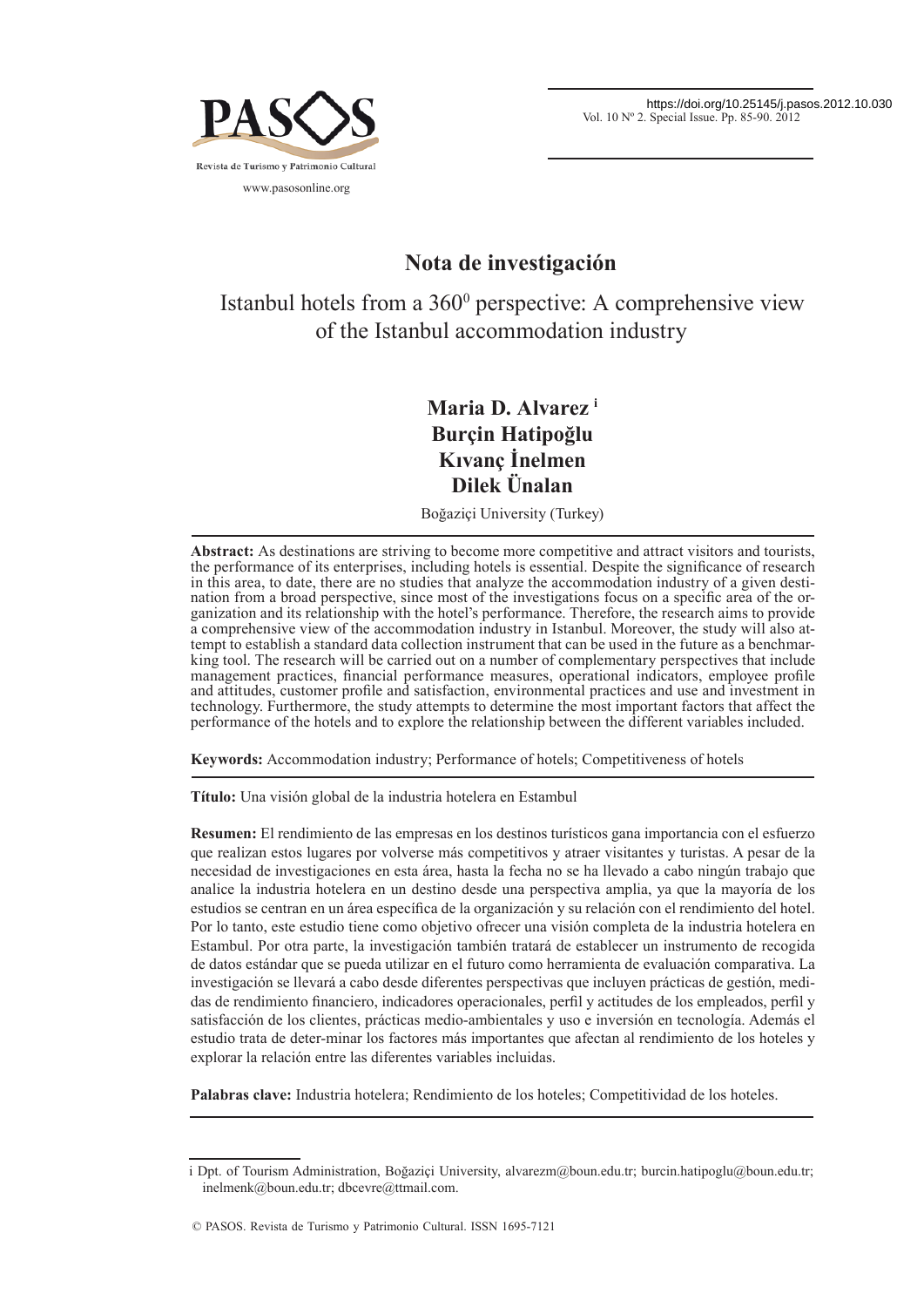## **Introduction**

As destinations are striving to compete with each other and attract visitors and tourists, the performance of its enterprises, including the hotel industry is of paramount importance (Tsai, Song and Wong, 2009). Researchers have noted that there is a relationship between the competitiveness of a destination and that of its hospitality industries, which seems to go both ways (Tsai et al., 2009; Kozak and Rimmington, 1998). Quality accommodation facilities and services are essential for an attractive destination (Kozak and Rimmington 1998), while the demand conditions at the destination and the increase in the number of visitors to the place also benefit the hotel industry (Go, Pine and Yu, 1994). Istanbul as a city destination has increased its attraction tremendously in recent years, going from 3,473,185 visitors in 2004 to 7,984,827 in 2011 (Ministry of Culture and Tourism Istanbul Office, 2012). In parallel to this increase in visitors, a considerable number of hotels, both chain and individual, have opened recently in the city. Istanbul currently holds a bed capacity of 112,385, with another 31,489 beds under construction (Ministry of Culture and Tourism Istanbul Office, 2012). Despite this development, there are no studies that examine the accommodation industry in Istanbul and its contribution to the city as a tourism destination. Furthermore, in the hospitality literature, the performance and competitiveness of hotels have been examined rather recently, as compared to other sectors (Tsai et al., 2009). Several studies have attempted to analyze the competitiveness of the hotel industry in relation to various factors, such as human resources, technology, productivity, brand image, customer satisfaction, etc. (Barros and Alves, 2004; Brown and Dev, 2000; Brown and Ragsdale, 2002; Matilla and O'Neill, 2003; Campos-Soria, Gonzalez Garcia and Ropero Garcia, 2005). However, there is a lack of studies that attempt to combine the various factors and provide a comprehensive picture of the hotel industry in any specific given destination.

Therefore, the study aims to provide a comprehensive view of the hotels in Istanbul. The research will be carried out from different aspects and perspectives that include management practices, financial performance measures, operational indicators, employee profile and attitudes, customer profile and satisfaction, environmental practices and use of technology. Furthermore, the study attempts to determine the most important factors that affect the

performance of the hotels and to explore the relationship between the different variables included. As a result of the research, a standard measuring instrument of the accommodation industry to be used for benchmarking purposes will also be proposed.

## **Literature review**

As a first area of concern, the research covers the accommodation industry of Istanbul from a human resources management (HRM) perspective. Studies have investigated determinants like price, brand image, service quality, productivity, technology and physical characteristics for understanding hotel competitiveness. However, investments in people management strategies and systems are found to be more and more important for developing tourism destinations.

The area of HRM covers the managing of people in achieving organisation's goals as well as managing the employee-employer relationship. The human resource management activities can be listed as recruitment, selection, development, reward and motivation, performance management, maintenance and departure. As much as HRM needs to consider the interests of employees and ensure that there are the right numbers, types and skill mixes of employees at the right time and cost, HRM is also part of the organisation's strategic decision making. In the literature, there are numerous studies that have linked human resource management activities to improved business results. To name a few, Schuster links it with financial returns (Schuster, 1986), Manor and Huselid with firm value (Manor and Huselid, 1995), and Subramony with operating performance (Subramony, 2009).

Despite the given importance to good human resource practices by manufacturing and service industries, the hospitality sector has been rather slow in adopting these practices (Hoque, 1999). However in recent years the examples of managers that are aiming to improve performance results through good human resource practices have increased. In parallel, the number of empirical studies examining the link between HRM and organizational performance has risen. For example, Hoque examines the high involvement human resource practices of the UK hotel industry and concludes that the relationship between these practices and performance is dependent on the strategy the hotel is pursuing. In parallel, Cho and colleagues examine 78 hotels in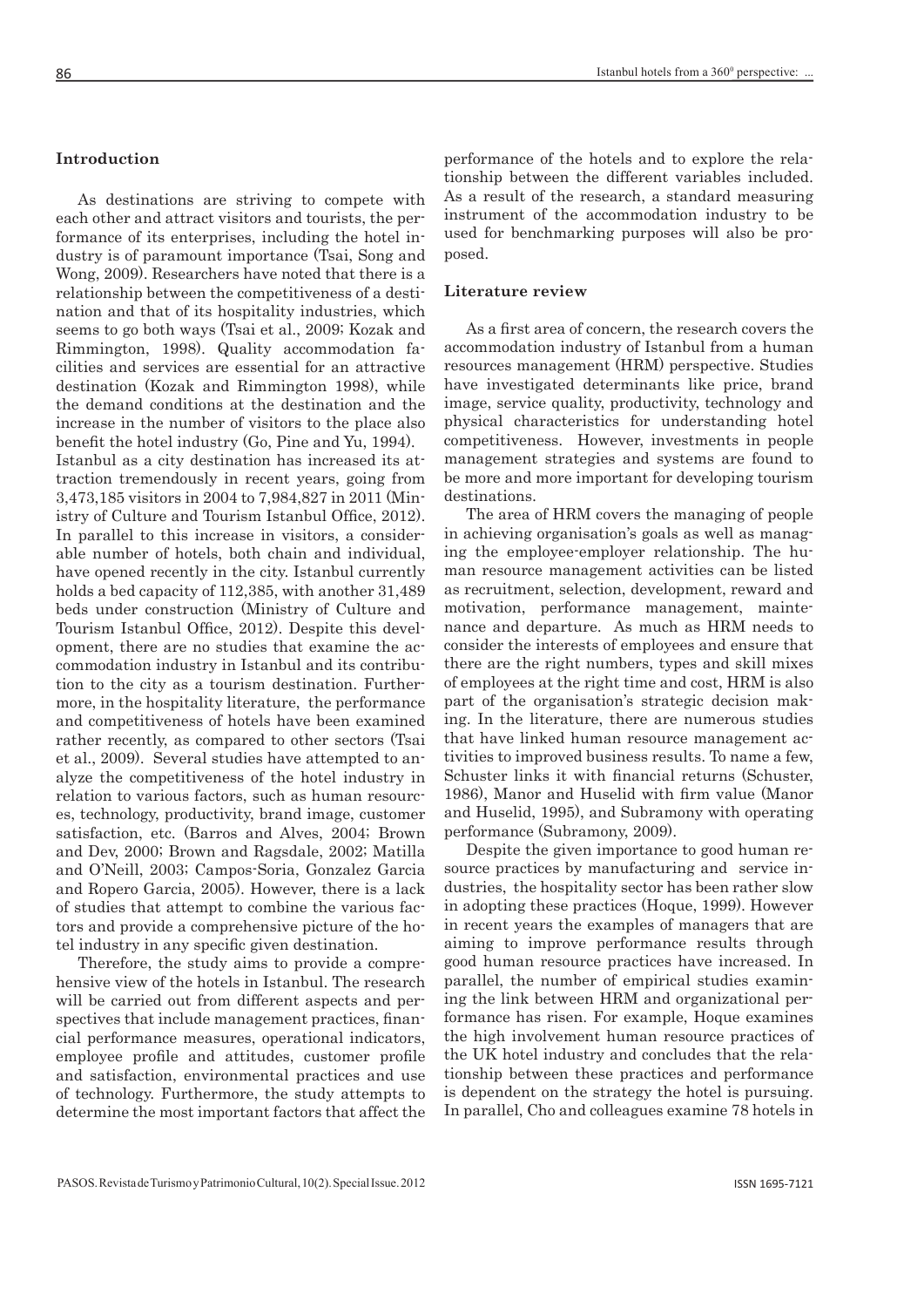the US (Cho, Woods, Jang, and Erdem, 2006). Their study indicates that out of the 12 HRM practices examined, labor-management participation programs, incentive plans, and pre-employment tests are more likely to result in lower turnover rates for non-managerial employees.

Other than the HRM practices of an organization the attitudes and behaviors of its employees are also essential influences on its performance. Especially, the labor intensive nature of the hospitality industry forces managers at all levels to focus on the attitudes and behaviors of employees in these enterprises. Fittingly, recent discussions on sustainable competitiveness have placed sizable importance on human capital being a major source of advantage for the industry's organizations (e.g., Lee et al., 2010; Tsai et al., 2009). While the sector enjoys a rapid growth worldwide, it is at the same time marked by high levels of employee turnover, which is argued to be a result of "turnover culture" (Iverson and Deery, 1997). In fact, there is a rapidly growing demand for skilled employees at all position in the Istanbul hotels, yet at the same time the industry suffers from an unacceptably high level of staff mobility (Kuruüzüm, Anafarta and Irmak, 2008). Thus the study also aims to analyze in detail the attitudes and behaviors of the employees working in the sector.

The research also attempts to analyze the accommodation industry in Istanbul from the point of view of the customers, as consumer satisfaction is believed to result in loyalty and positive word of mouth (Tsai et al., 2009). In this sense, customer satisfaction and perceptions of service quality have been seen as essential in increasing the performance and competitiveness of hotels (Akbaba, 2006; Matilla and O'Neill, 2003).

Studies of service quality and customer satisfaction are abundant in the tourism and hospitality literature, and researchers have developed or adapted scales to measure service quality and customer satisfaction (Akan, 1995; Akbaba, 2006; Stevens, Knutson and Patton, 1995). Many destination management organizations in developed countries systematically apply customer satisfaction measures on a continuous basis in order to determine the competitiveness of their hotels. For example, the Austrian Guest Satisfaction Barometer is periodically applied to participating hotels in Austria and provides benchmarking information relating the competitiveness of hotels in this country (Matzler and Pechlaner, 2001). Kozak and Rimmington (1998)

also identified critical performance areas that are commonly used in hospitality and grading classification schemes, such as: welcome, friendliness and attitude; quality of the facilities; Customer care and attention; level of service; decoration, etc.

Innovation and use of new technologies has also been considered as a source of competitiveness of hospitality enterprises (Ham et al., 2005). Due to the information intensive nature of tourism, information technologies play an essential role, since they are able to provide a better understanding of the intangible product offer (Orfila-Sintes et al., 2005). Furthermore, technology and information can be used by the hospitality companies to obtain and analyze information in order to achieve a better business performance (Orfila-Sintes et al., 2005). As hospitality organizations are comprised of a vast array of services and operations, there is a broad selection of varied technologies that can be applied (Connolly and Haley, 2008). These include customer-interaction related technologies, productivity improvement technologies, knowledge management technologies, decision-support technologies, etc.

Another research concern for this study is environmental and sustainability management including technical aspects that pose a growing concern for hotels. In parallel with the global business community, sustainability has been a major theme pervading in the hospitality industry. Sustainability in tourism is defined by Butler  $(1993:23)$  as "tourism" which is developed and maintained in a community environment in such a manner and at such a scale that it remains viable over an indefinite period and does not grade or alter the human and physical environment in which it exists to such a degree that it prohibits the successful development and wellbeing of other activities and processes." Sustainability embraces three dimensions such as economics, environment and equity (CSD, 1999). Economic sustainability is a major concern and challenge of all hospitality businesses. Environmental sustainability addresses the impacts on the natural environment and deals with the issues of global change especially CO2 emissions and CFCs, energy (power, water, fuel) conservation and management, air-water-noise-visual pollution, habitat and ecosystems degradation, material and resource consumption, and all kinds of waste management (Holden 2008). Equity sustainability includes issues such as the distribution of the income and profits from hospitality operations, the impacts of these operations on local communities and cultures, the potential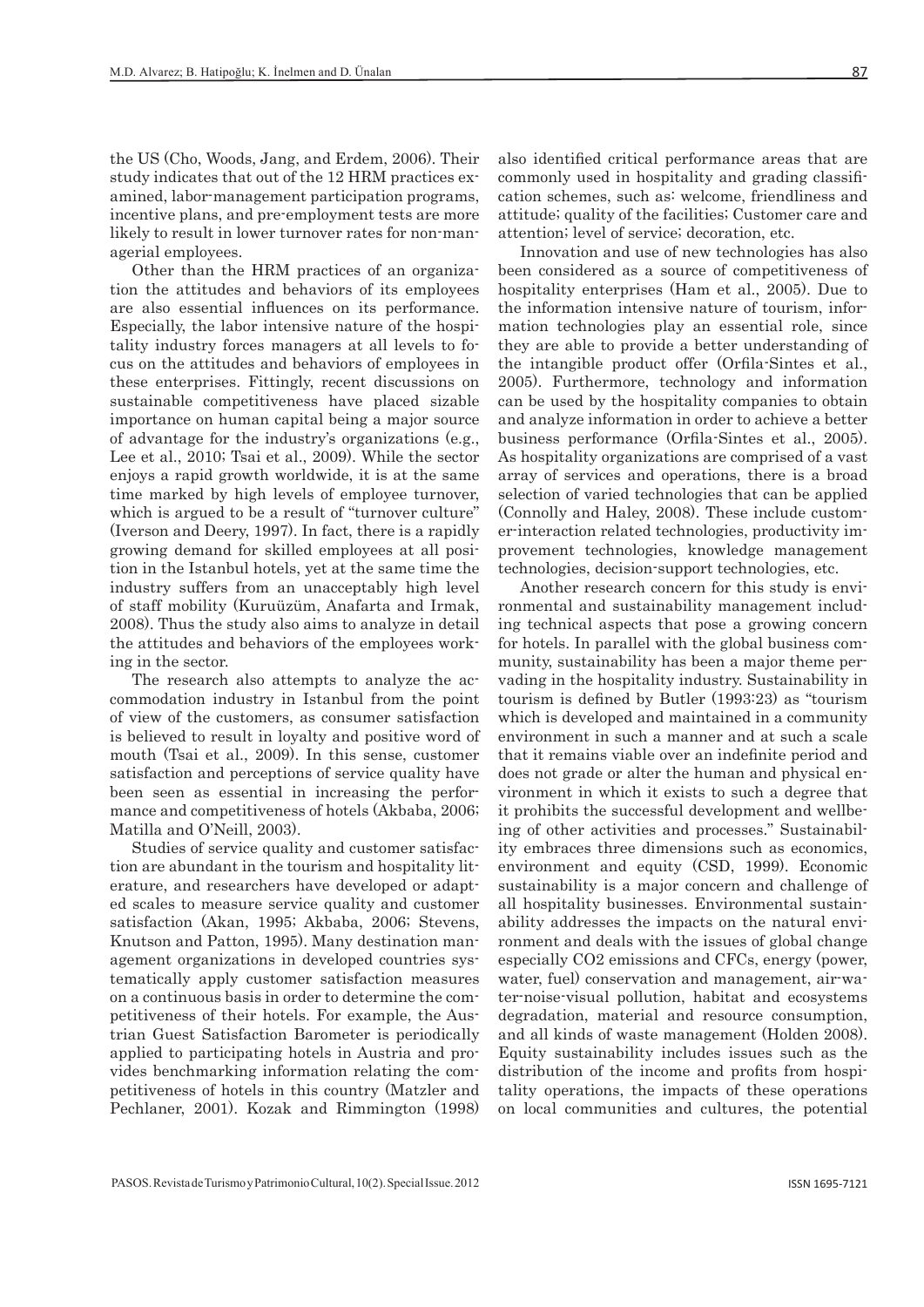for the operations to not only minimize damage but also make positive contributions to the environment (Cook 1999).

There are different sustainability programs and operations undertaken by city and resort hotels in accordance with their physical environments. In the case of city hotels, it is more likely that they have programs and operations designed to minimize impacts on the environment than impacts on local communities and cultures. In the investigation of the environmental concerns, empowerment and involvement of the staff has an important role as staff can be a positive contributor to the program itself and take the ideas and concepts developed outside the property into their homes and communities (Martin 2006; Stipanuk 2006).

Butler (1998:27) suggests that the hospitality industry has adopted sustainability for economic, public relations and marketing reasons. According to the research findings, lack of sustainability concerns in hospitality facilities may result in negative consequences such as negative customer reaction and negative impact on employee morale (Stipanuk 2006). There are also legal and social challenges that may result in a negative image for the hotel facility. Considering the impacts of environmental and sustainability management on the competitiveness of the hotel industry, this study also aims to provide an analysis of the hotels in Istanbul regarding their energy conservation and management, waste minimization, material and resource consumption, site development and design processes, and indoor environmental quality empowerment and involvement of staff, guest education.

The above background information illustrates examples of studies and research that has been carried on specific areas of hospitality organizations. As explained before, comprehensive studies are lacking. Therefore this research aims to be the first to provide an integrative view of the accommodation industry in Istanbul. Such a broad perspective may also be useful in order to explore the relationships between the different areas in the organization and determine the most important factors that impact on the performance of hotels.

## **Methodology**

The study will be carried out under different modules that will include employees' attitudes and behavior, customers' perceptions, management practices, innovation and use of technology, operational and performance measures, and technical and environmental issues.

The research will be conducted on a sample of hotels in Istanbul. A tentative sample size of 50 hotels is determined. The hotels will be chosen using a quota sampling technique, in order to obtain information on hotels with different star category (5 stars, 4 stars, 3 stars and special category boutique hotels), but also taking into consideration the bed capacity of the different categories. The hotels will be selected from a list of Istanbul hotels who are members of TUROB (Touristic Hotels and Investors Association), since the association has agreed to address its members and request their participation. TUROB has a wide membership (http://www.turob. com/ uyelerimiz.aspx?statu=1andregion=0) among Istanbul hotels that includes 46 five star, 80 four star, 53 three star, and 54 boutique and special category hotels, representing over 70% of the bed capacity in Istanbul.

Given the multidisciplinary and comprehensive nature of the study, the sampling and data collection methodologies will be different for each of the various modules included, although all the modules will be applied in each of the hotels in the sample. A key person will be identified in each of the participating hotels, and trained as to the data collection methods to be used in each of the different modules. Questionnaires will be distributed to customers, employees and managers, while structured interviews will be carried out with the persons responsible from the human resources, financial performance and technical operations in each of the selected hotels.

## **Expected contribution of the research**

From a theoretical perspective, the study will provide an important contribution as it will be the first study to analyze the hospitality industry in a given destination from such a comprehensive perspective. The data obtained will enable to establish not only relationships between different aspects of the hotels' competitiveness, but it will also allow for the determination of the most important factors in predicting performance of the hotels. Moreover, as currently there is no research that is carried out on the accommodation industry in Istanbul, the study can result in the identification and adoption of a standard research instrument to be used in the future by the industry and the destination managers for benchmarking purposes. Established methodologies used in destinations in developed coun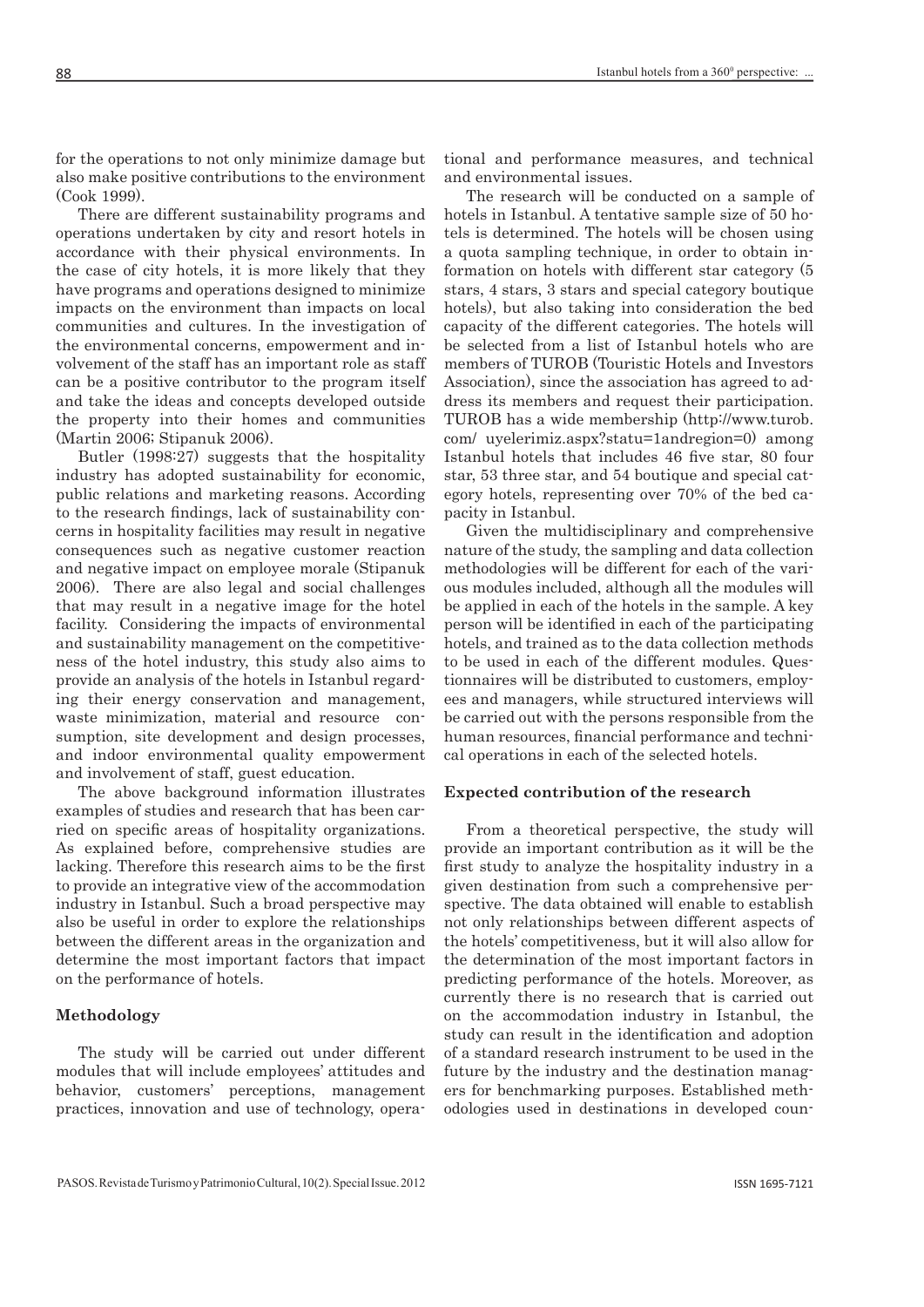tries may not be applicable to other destinations in developing countries. Therefore, deriving a usable and standard research instrument to measure and benchmark the competitiveness and performance of the accommodation industry of a destination in a developing country would be a major contribution of the proposed research

#### **Acknowledgement**

The authors wish to acknowledge the support of the Touristic Hotels & Investors Association (TUROB) and the Boğaziçi University Scientific Research Projects Fund (Project code: BAP – 6510) to this research.

### **References**

Akan, P.

- 1995 Dimensions of service quality: a study in Istanbul. *Managing Service Quality*, 5(6): 39–43.
- Akbaba, A. 2006 Measuring service quality in the hotel indus-
- try: A study in a business hotel in Turkey. *International Journal of Hospitality Management*, 25: 170-192.
- Barros, C.P. and Alves, F.P.
- 2004 Productivity in the tourism industry. *International Advances in Economic Research*, 10(3): 215-225.
- Brown, J.R., and Dev, C.S.
- 2000 Improving productivity in a service business: Evidence from the hotel industry. *Journal of Service Research*, 2(4): 339-354.
- Brown, J.R. and Ragsdale, C.T.
- 2002 The competitive market efficiency of hotel brands: An application of date envelopment analysis. *Journal of Hospitality and Tourism Research*, 26(4): 332-360.

Butler, R.

1993 Pre-and Post Impact Assessment of Tourism Development. In Pearce, D.W. and Butler, R.W. (eds.) *Tourism Research: Critiques and Challenges*. London: Routledge, 135-54.

Butler, R.

- 1998 Sustainable Tourism: Looking Backwards in Order to Progress. In Hall, M.C. and Lew, A.A. (eds.) *Sustainable Tourism: A Geographical Perspective*. Harlow: Longman, 25-34.
- Campos-Soria, J.A., Gonzalez Garcia, L. and Ropero Garcia, M.A.
- 2005 Service quality and competitiveness in the hospitality secotr. *Tourism Economics*, 11(1): 85-102.
- Cho, S., Woods, R. H., Jang, S. and Erdem, M.
- 2006 Measuring the impact of human resource management practices on hospitality firms' performances. *International Journal of Hospitality Management*, 25(2): 262-277.

Connolly, D. and Haley, M.G.

2008 Information technology strategy in the hospitality industry. In Brotherton, B. and Wood, R.C. (eds.) *The Sage Handbook of Hospitality Management*. London, UK: Sage Publications, 331-349. Cook, L.

- 1999 Shades of Green. *Lodging*, October, 66-70.
- Go, F., Pine, R. and Yu, R.
- 1994 Hong-Kong: sustaining competitive advantage in Asia's hotel industry. *Cornell Hotel and Restaurant Administration Quarterly*, 35, 50-61.
- Ham, S., Kim, W.G and Jeong, S.
- 2005 Effect of information technology on performance in upscale hotels. *International Journal of Hospitality Management*, 24(2): 281-294.

Holden, A.

2008 *Environment and Tourism*. New York: Routledge.

Hoque, K

- 1999 Human resource management and performance in the UK hotel industry *British Journal of Industrial Relations*, 37(3): 419-443.
- Ministry of Culture and Tourism Istanbul Office 2012 *Turizm İstatistikleri*. Available http://www. istanbulkulturturizm.gov.tr/belge/1-58505/turizm-istatistikleri.html (Retrieved 12 January 2012).

Iverson, R. D. and Deery, M.

1997 Turnover culture in the hospitality industry. *Human Resource Management Journal*, 7: 71-82.

- Kozak, M. and Rimmington, M.
- 1998 Benchmarking: destination attractiveness and small hospitality business performance. *International Journal of Contemporary Hospitality Management*, 10(5): 184-188.
- Kuruüzüm, A., Anafarta, N. and Irmak, S.
- 2008 Predictors of burnout among middle managers in the Turkish hospitality industry. *International Journal of Contemporary Hospitality Management*, 20: 186-198.
- Lee, H.R., Murrmann, S.K., Murrmann, K.F. and Kim. K.
- 2010 Organizational justice as a mediator of the relationships between leader-member exchange and employees' turnover intentions. *Journal of Hospitality Marketing and Management*, 19: 97- 114.